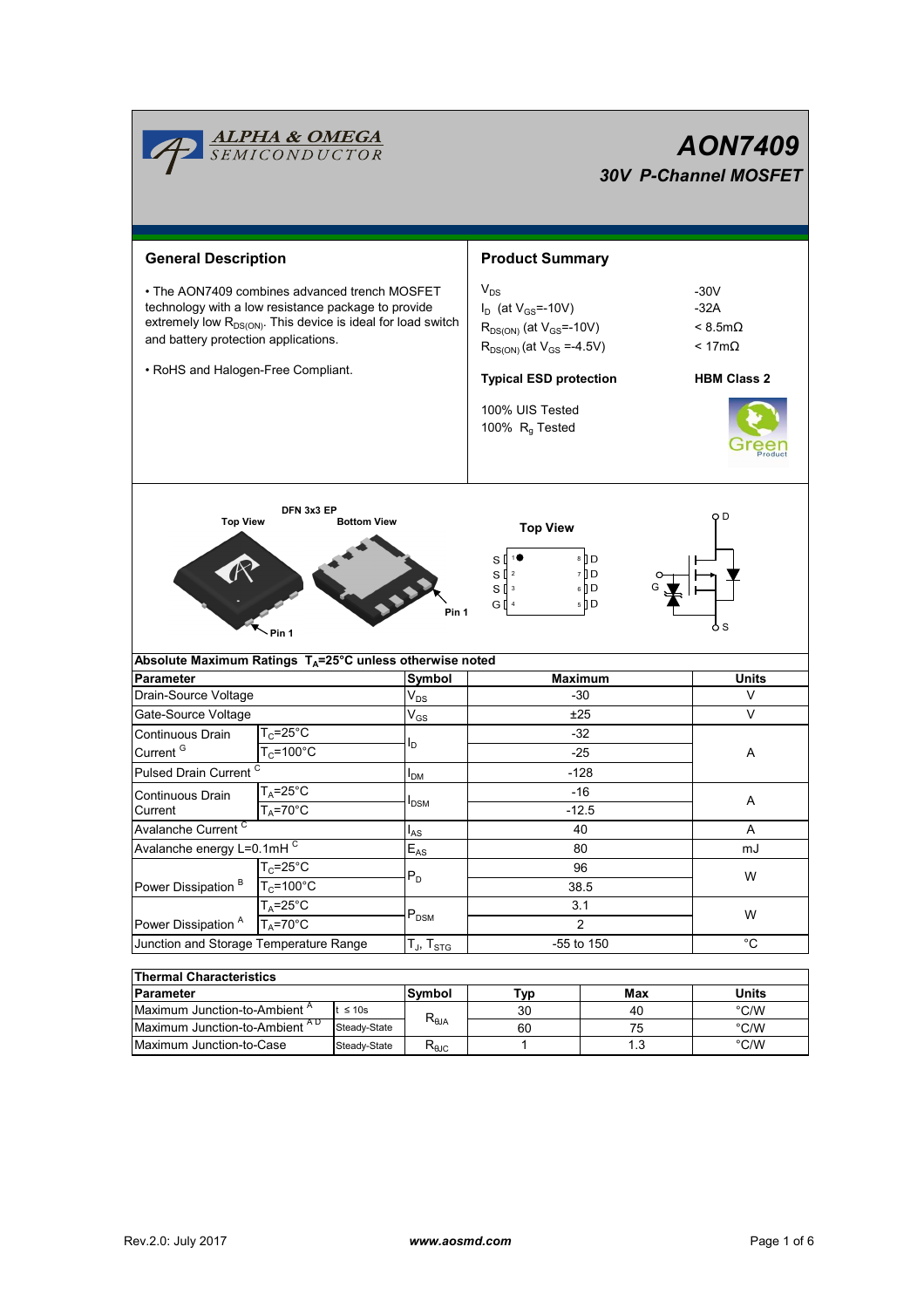

#### **Electrical Characteristics (TJ=25°C unless otherwise noted)**

| Symbol                      | Parameter                                          | <b>Conditions</b>                                                                            |                                  | Min    | <b>Typ</b> | Max    | <b>Units</b> |
|-----------------------------|----------------------------------------------------|----------------------------------------------------------------------------------------------|----------------------------------|--------|------------|--------|--------------|
| <b>STATIC PARAMETERS</b>    |                                                    |                                                                                              |                                  |        |            |        |              |
| <b>BV</b> <sub>DSS</sub>    | Drain-Source Breakdown Voltage                     | $I_{D} = -250 \mu A$ , $V_{GS} = 0V$                                                         |                                  | $-30$  |            |        | $\vee$       |
| $I_{DSS}$                   | Zero Gate Voltage Drain Current                    | $V_{DS}$ =-30V, $V_{GS}$ =0V                                                                 |                                  |        |            | $-1$   |              |
|                             |                                                    |                                                                                              | $T_{J} = 55^{\circ}$ C           |        |            | $-5$   | μA           |
| l <sub>GSS</sub>            | Gate-Body leakage current                          | $V_{DS}$ =0V, $V_{GS}$ =±25V                                                                 |                                  |        |            | ±10    | uA           |
| $V_{GS(th)}$                | Gate Threshold Voltage                             | $V_{DS} = V_{GS}$ , I <sub>D</sub> =-250µA                                                   |                                  | $-1.6$ | $-2.1$     | $-2.7$ | $\vee$       |
| $I_{D(ON)}$                 | On state drain current                             | $V_{GS}$ =-10V, $V_{DS}$ =-5V                                                                |                                  | $-128$ |            |        | A            |
| $R_{DS(ON)}$                | <b>Static Drain-Source On-Resistance</b>           | $V_{GS}$ =-10V, $I_D$ =-16A                                                                  |                                  |        | 6.8        | 8.5    |              |
|                             |                                                    |                                                                                              | $T_{\rm J}$ =125°C               |        | 9.6        | 11.5   | $m\Omega$    |
|                             |                                                    | $V_{GS} = -4.5V$ , $I_D = -10A$                                                              |                                  |        | 12.8       | 17     | $m\Omega$    |
| $g_{FS}$                    | <b>Forward Transconductance</b>                    | $V_{DS}$ =-5V, I <sub>D</sub> =-16A                                                          |                                  |        | $-43$      |        | S            |
| $V_{SD}$                    | Diode Forward Voltage                              | $I_S = -1A, V_{GS} = 0V$                                                                     |                                  |        | $-0.7$     | $-1$   | $\vee$       |
| $I_{\rm S}$                 | Maximum Body-Diode Continuous Current <sup>G</sup> |                                                                                              |                                  |        |            | $-32$  | A            |
|                             | <b>DYNAMIC PARAMETERS</b>                          |                                                                                              |                                  |        |            |        |              |
| $C_{\text{iss}}$            | Input Capacitance                                  | $V_{GS}$ =0V, $V_{DS}$ =-15V, f=1MHz                                                         |                                  |        | 2142       |        | pF           |
| $C_{\rm oss}$               | <b>Output Capacitance</b>                          |                                                                                              |                                  |        | 474        |        | pF           |
| $\mathbf{C}_{\text{rss}}$   | Reverse Transfer Capacitance                       |                                                                                              |                                  |        | 363        |        | pF           |
| R <sub>g</sub>              | Gate resistance                                    | $V_{GS}$ =0V, $V_{DS}$ =0V, f=1MHz                                                           |                                  |        | 2.3        | 4.6    | Ω            |
|                             | <b>SWITCHING PARAMETERS</b>                        |                                                                                              |                                  |        |            |        |              |
| Q <sub>g</sub> (10V)        | Total Gate Charge                                  | $V_{GS}$ =-10V, $V_{DS}$ =-15V, I <sub>D</sub> =-16A                                         |                                  |        | 41         | 58     | пC           |
| $Q_q(4.5V)$                 | <b>Total Gate Charge</b>                           |                                                                                              |                                  |        | 18.5       | 27     | nC           |
| $Q_{gs}$                    | Gate Source Charge                                 |                                                                                              |                                  |        | 15         |        | nС           |
| $Q_{\text{gd}}$             | Gate Drain Charge                                  |                                                                                              |                                  |        | 6          |        | nC           |
| $t_{D(0n)}$                 | Turn-On DelayTime                                  | $V_{GS}$ =-10V, $V_{DS}$ =-15V, R <sub>i</sub> =0.9 $\Omega$ ,<br>$R_{\text{GEN}} = 3\Omega$ |                                  |        | 13         |        | ns           |
| $\mathfrak{t}_{\mathsf{r}}$ | Turn-On Rise Time                                  |                                                                                              |                                  |        | 12         |        | ns           |
| $t_{D{\rm (off)}}$          | Turn-Off DelayTime                                 |                                                                                              |                                  |        | 34         |        | ns           |
| $t_f$                       | Turn-Off Fall Time                                 |                                                                                              |                                  |        | 18.5       |        | ns           |
| $\mathfrak{t}_{\text{rr}}$  | Body Diode Reverse Recovery Time                   | $I_F$ =-16A, dl/dt=500A/ $\mu$ s                                                             |                                  |        | 17.5       |        | ns           |
| $Q_{rr}$                    | Body Diode Reverse Recovery Charge                 |                                                                                              | $I_F$ =-16A, dl/dt=500A/ $\mu$ s |        | 44.5       |        | nC           |

A. The value of R<sub>θJA</sub> is measured with the device mounted on 1in<sup>2</sup> FR-4 board with 2oz. Copper, in a still air environment with T<sub>A</sub> =25°C. The Power dissipation P<sub>DSM</sub> is based on R<sub>6JA</sub> t  $\leq$  10s value and the maximum allowed junction temperature of 150°C. The value in any given application depends on the user's specific board design.

B. The power dissipation P<sub>D</sub> is based on T<sub>J(MAX)</sub>=150<sup>°</sup> C, using junction-to-case thermal resistance, and is more useful in setting the upper dissipation limit for cases where additional heatsinking is used.

C. Repetitive rating, pulse width limited by junction temperature  $T_{J(MAX)}$ =150°C. Ratings are based on low frequency and duty cycles to keep initial  $T_J = 25^\circ$  C.

D. The  $R_{\thetaJA}$  is the sum of the thermal impedance from junction to case  $R_{\thetaJC}$  and case to ambient.

E. The static characteristics in Figures 1 to 6 are obtained using <300us pulses, duty cycle 0.5% max.

F. These curves are based on the junction-to-case thermal impedance which is measured with the device mounted to a large heatsink, assuming a maximum junction temperature of  $T_{J(MAX)}$ =150° C. The SOA curve provides a single pulse rating.

G. The maximum current rating is package limited.

H. These tests are performed with the device mounted on 1 in<sup>2</sup> FR-4 board with 2oz. Copper, in a still air environment with T<sub>A</sub>=25°C.

THIS PRODUCT HAS BEEN DESIGNED AND QUALIFIED FOR THE CONSUMER MARKET. APPLICATIONS OR USES AS CRITICAL COMPONENTS IN LIFE SUPPORT DEVICES OR SYSTEMS ARE NOT AUTHORIZED. AOS DOES NOT ASSUME ANY LIABILITY ARISING OUT OF SUCH APPLICATIONS OR USES OF ITS PRODUCTS. AOS RESERVES THE RIGHT TO IMPROVE PRODUCT DESIGN, FUNCTIONS AND RELIABILITY WITHOUT NOTICE.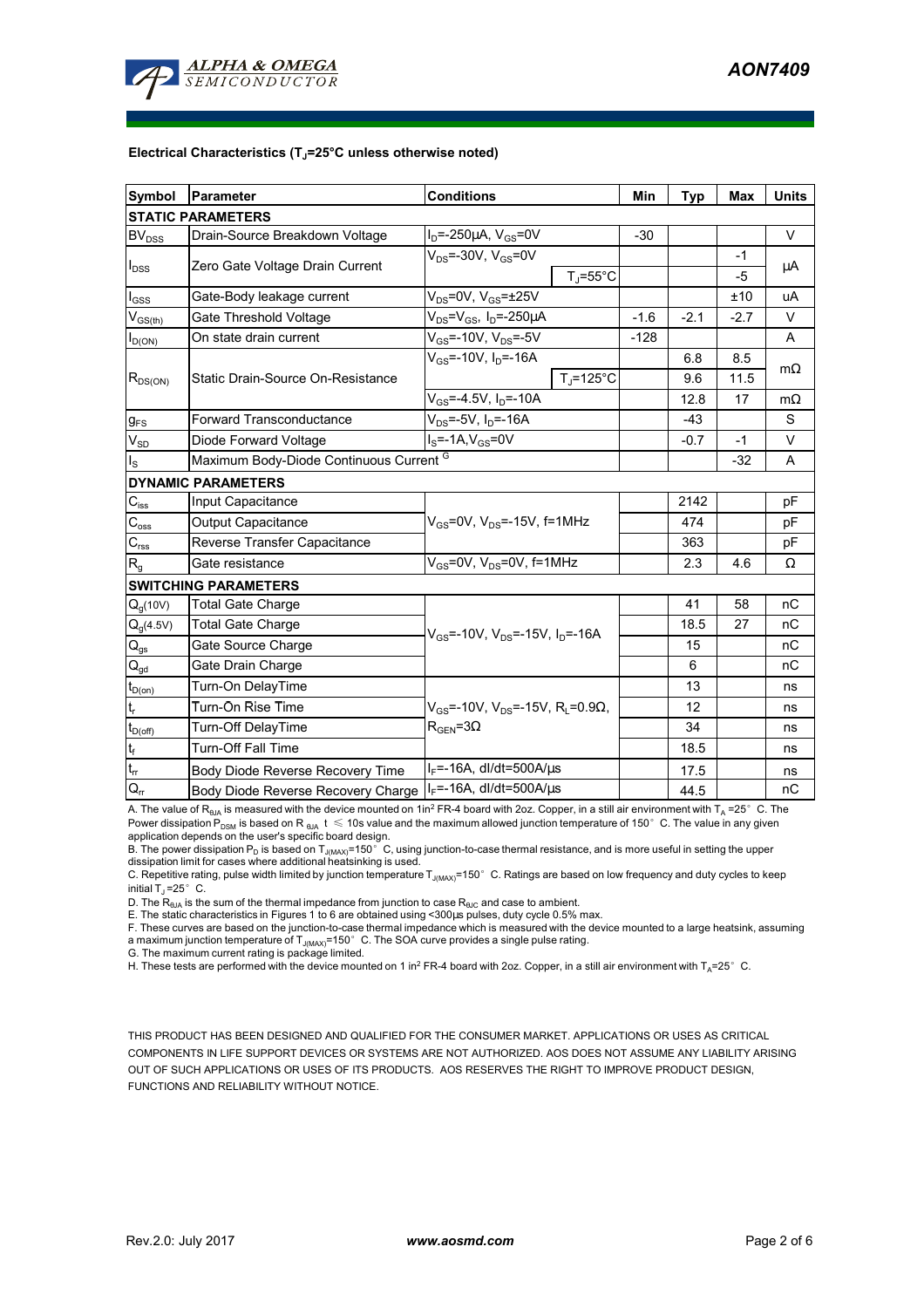

## **TYPICAL ELECTRICAL AND THERMAL CHARACTERISTICS**

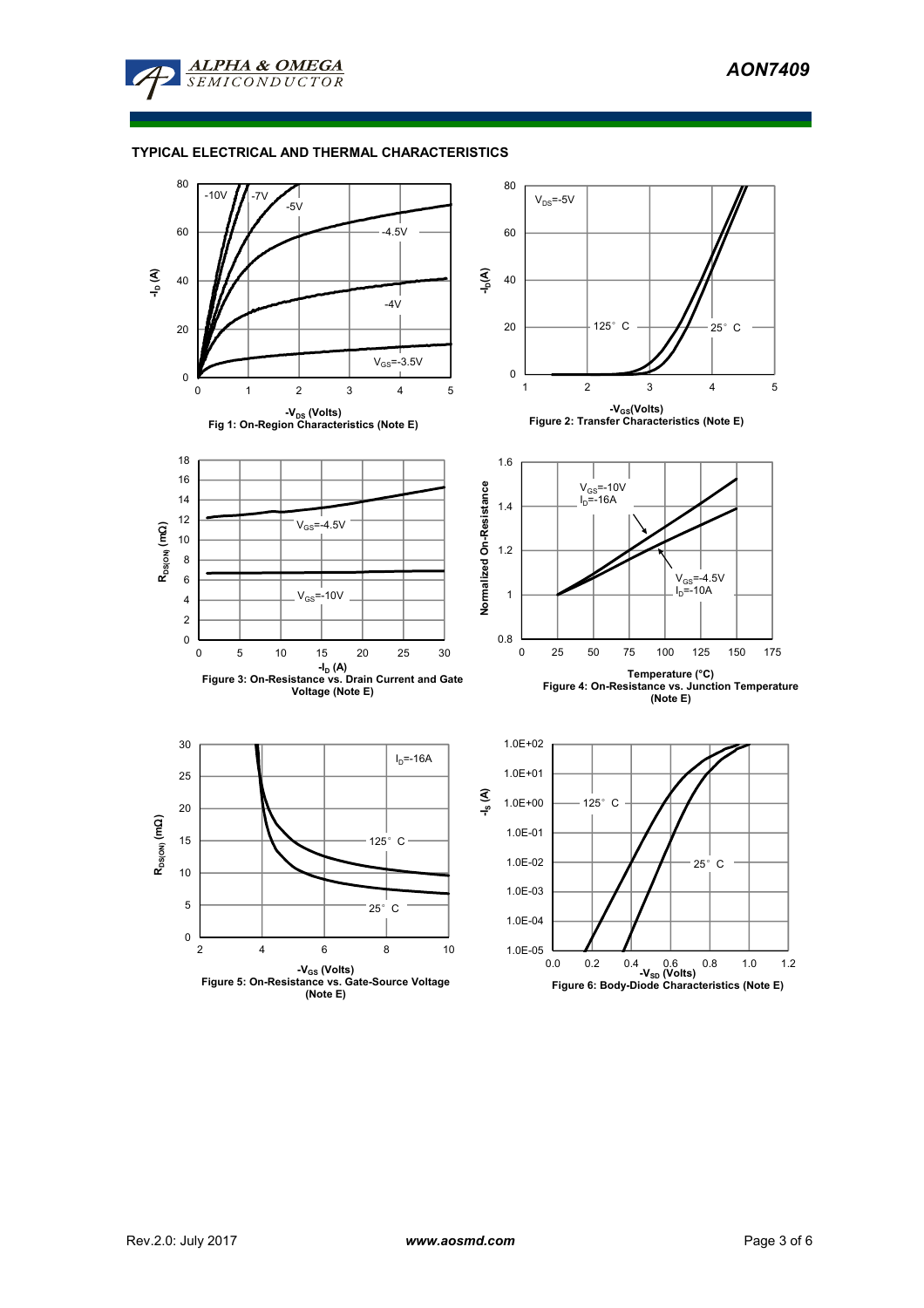

## **TYPICAL ELECTRICAL AND THERMAL CHARACTERISTICS**

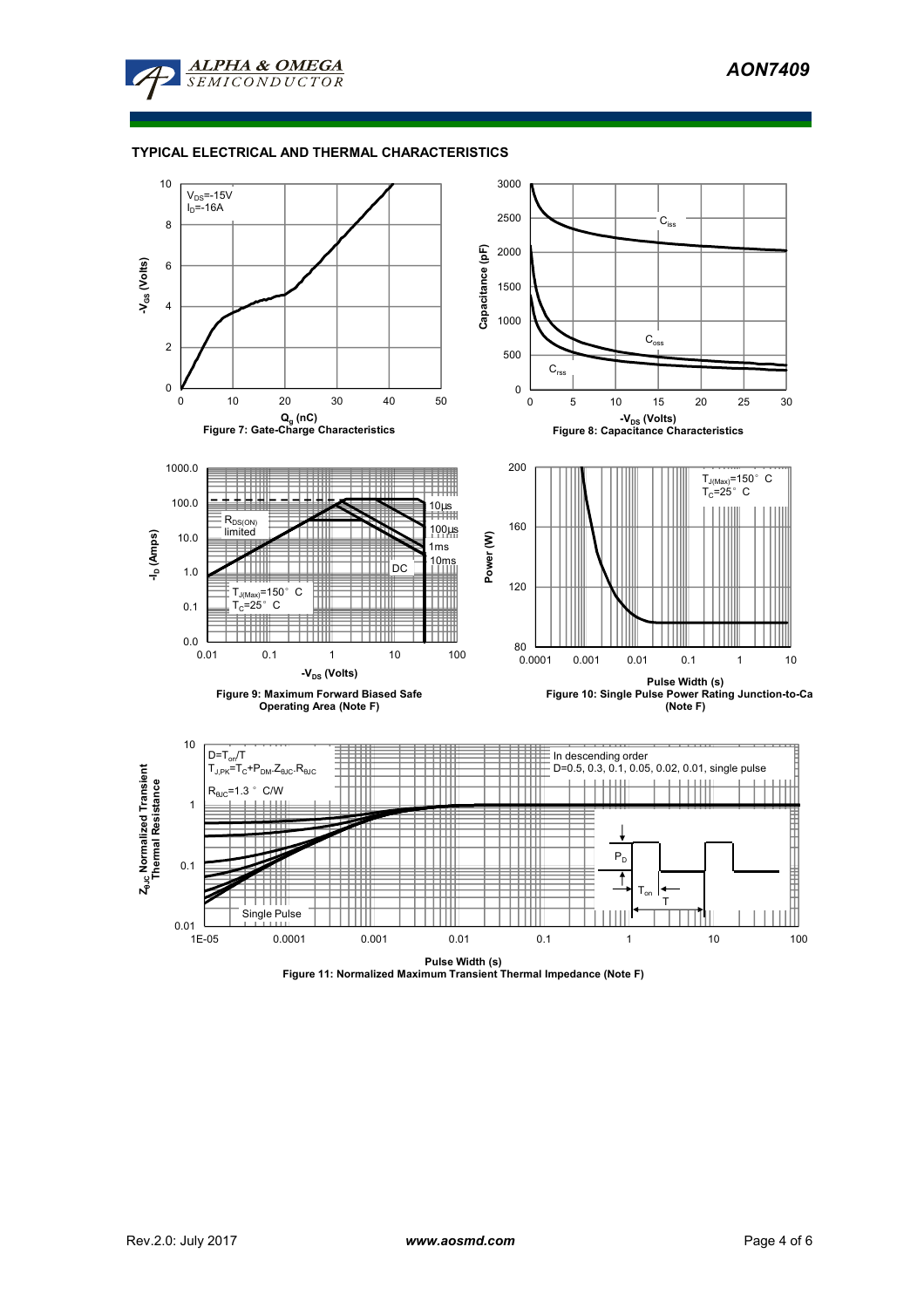

#### **TYPICAL ELECTRICAL AND THERMAL CHARACTERISTICS**



**Pulse Width (s) Figure 16: Normalized Maximum Transient Thermal Impedance (Note H)**